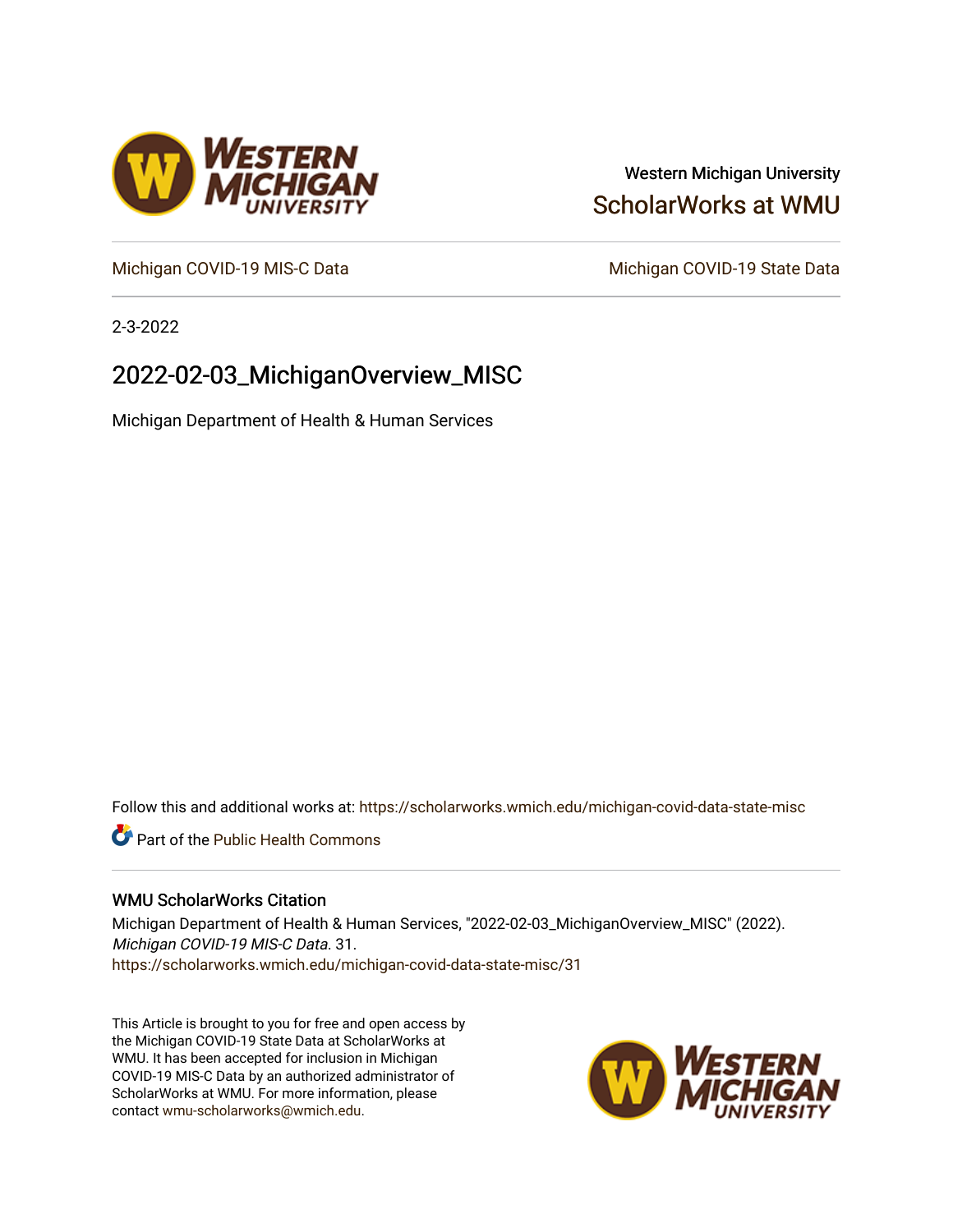https://www.michigan.gov/coronavirus/0,9753,7-406-98163\_98173\_104661---,00.html 1/2

# **MIS-C Data and Reporting**

#### **What is MIS-C?**

Multisystem Inflammatory Syndrome in Children (MIS-C) is a condition in children and adolescents under 21 years of age where multiple organ systems become inflamed or dysfunctional which occurs in association with illness. Children with MIS-C may have a fever and various symptoms, including abdominal (gut) pain, vomiting, diarrhea, neck pain, rash, bloodshot eyes, or feeling extra tired. We do not yet know what causes MIS-C. However, many children with MIS-C were infected with the virus that causes COVID-19, or had been around someone with COVID-19.

Health care providers and local health departments are asked to maintain a high degree of suspicion for MIS-C in pediatric and adolescent patients presenting with symptoms similar to Kawasaki Disease or ill individuals who have been previously exposed to COVID-19 with signs and symptoms. Patients have presented with persistent fever\*, hypotension, multiorgan (cardiac, gastrointestinal, renal, hematologic, dermatologic, and neurologic) involvement, and elevated inflammatory markers. Respiratory symptoms have been present in some, but are not a common finding.

\*Persistent fever is a measured fever of 100.4°F (38.0°C) or greater for at least 24 hours, or report of subjective fever lasting at least 24 hours.

#### **Reported Cases of Multisystem Inflammatory Syndrome in Children (MIS-C)**

*Data will be updated on the first and third Thursdays of the month.*

| Multisystem Inflammatory Syndrome in Children (MIS-C) Michigan Data Summary 2/3/2022 |                     |  |  |  |
|--------------------------------------------------------------------------------------|---------------------|--|--|--|
| # Cases Confirmed and Reported to CDC*                                               | 247                 |  |  |  |
| MIS-C associated Deaths                                                              | 5 or fewer          |  |  |  |
| Cases admitted to ICU                                                                | 167 (67.6%)         |  |  |  |
| Onset Date Range                                                                     | 4/14/20 to 1/9/2022 |  |  |  |
| Age Range                                                                            | $0-20$ years        |  |  |  |

\*Meets CDC Case definition **<https://emergency.cdc.gov/han/2020/han00432.asp>**

#### DEMOGRAPHIC INFORMATION (N=247)

| <b>Age Group</b> | Count        | %     | Race                          | Count | %     |
|------------------|--------------|-------|-------------------------------|-------|-------|
| $<$ 1 yrs        | 8            | 3.2%  | <b>Black/African American</b> | 94    | 38.1% |
| $1-4$ yrs        | 58           | 23.5% | Caucasian                     | 112   | 45.3% |
| 5-11 yrs         | 120          | 48.6% | All Others / Unknown          | 41    | 16.6% |
| 12-15 yrs        | 43           | 17.4% |                               |       |       |
| 16-20 yrs        | 18           | 7.3%  |                               |       |       |
| Gender           | Counts       | %     | Ethnicity                     | Count | %     |
| Male             | 154          | 62.3% | Not Hispanic or Latino        | 180   | 72.9% |
| Female           | 93           | 37.7% | Hispanic or Latino            | 22    | 8.9%  |
| Unknown          | $\mathbf{0}$ | 0.0%  | <b>Unknown</b>                | 45    | 18.2% |